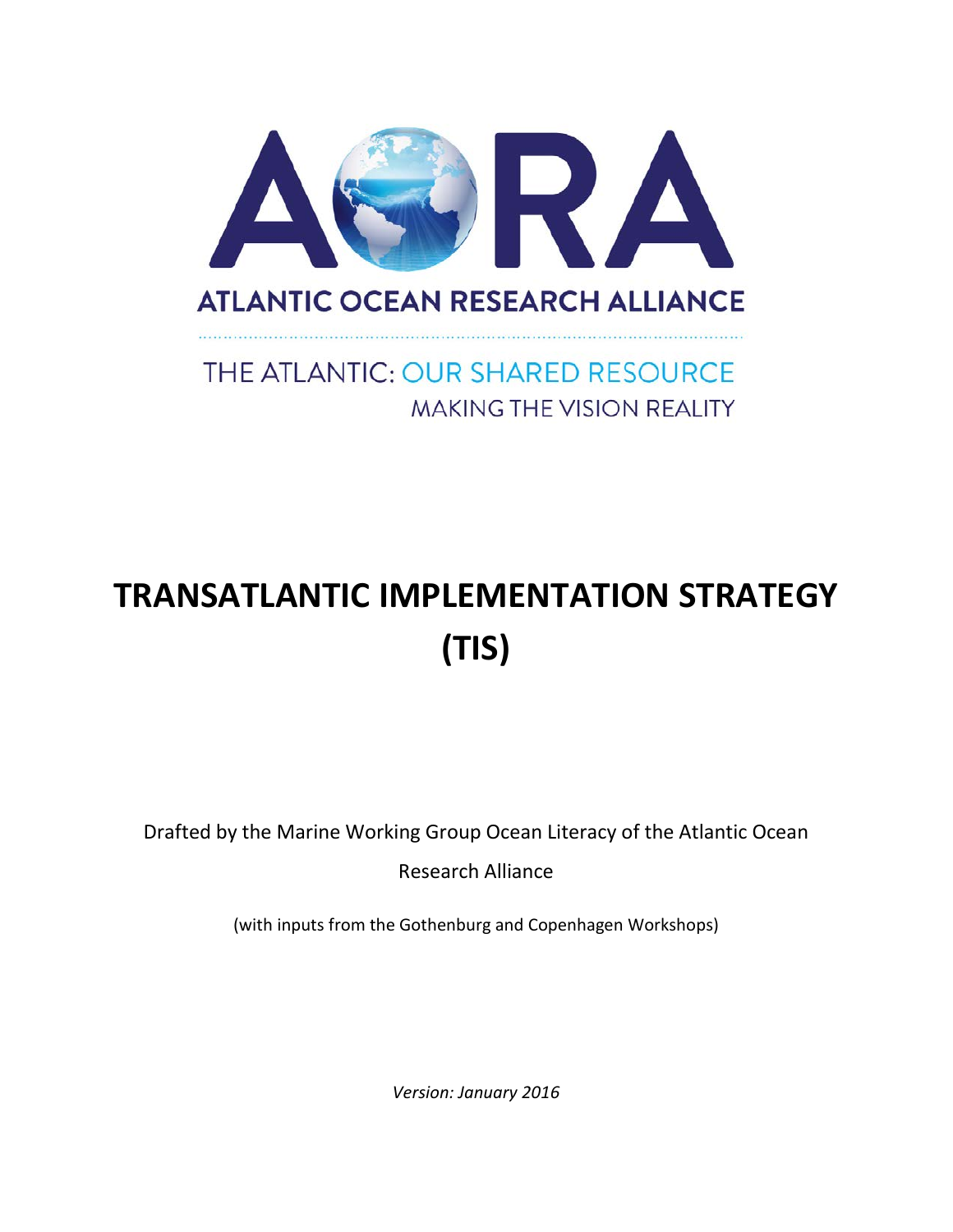#### Purpose

The Transatlantic Implementation Strategy (TIS) aims to consolidate existing efforts towards a proof of concept for Transatlantic Ocean Literacy (TOL) as stated in the Report on the 2014 Transatlantic Ocean Literacy Workshop held on 30 September in Gothenburg, Sweden, within the European Marine Science Educator Association (EMSEA) and more recently on 24 September 2015 in Copenhagen. The Gothenburg workshop was informed by and supports TOL as described in The Galway Statement on Atlantic Cooperation<sup>[1](#page-1-0)</sup> and further supported by the Ostend Workshop, the [2](#page-1-1)013 TOL Plymouth Workshop<sup>2</sup>, and the Vision Statement on Ocean Literacy and Atlantic Cooperation between the European Union, United States of America & Canada<sup>[3](#page-1-2)</sup>.

<span id="page-1-0"></span><sup>&</sup>lt;sup>1</sup> Galway Statement on Atlantic Cooperation, http://europa.eu/rapid/press-release IP-13-459 en.htm

<span id="page-1-1"></span><sup>2</sup> TOL2013 Workshop Report<http://atlanticoceanliteracy.wp2.coexploration.org/2013/10/29/39/>

<span id="page-1-2"></span><sup>&</sup>lt;sup>3</sup> Tuddenham, P., et al., 2014. Vision Statement on Ocean Literacy and Atlantic Ocean Cooperation between European Union, United States of America & Canada, drafted by participants of the European Commission Transatlantic Ocean Literacy Workshop, 5th-6th September 2013, Plymouth, UK. DOI: [10.5281/zenodo.11864](http://dx.doi.org/10.5281/zenodo.11864)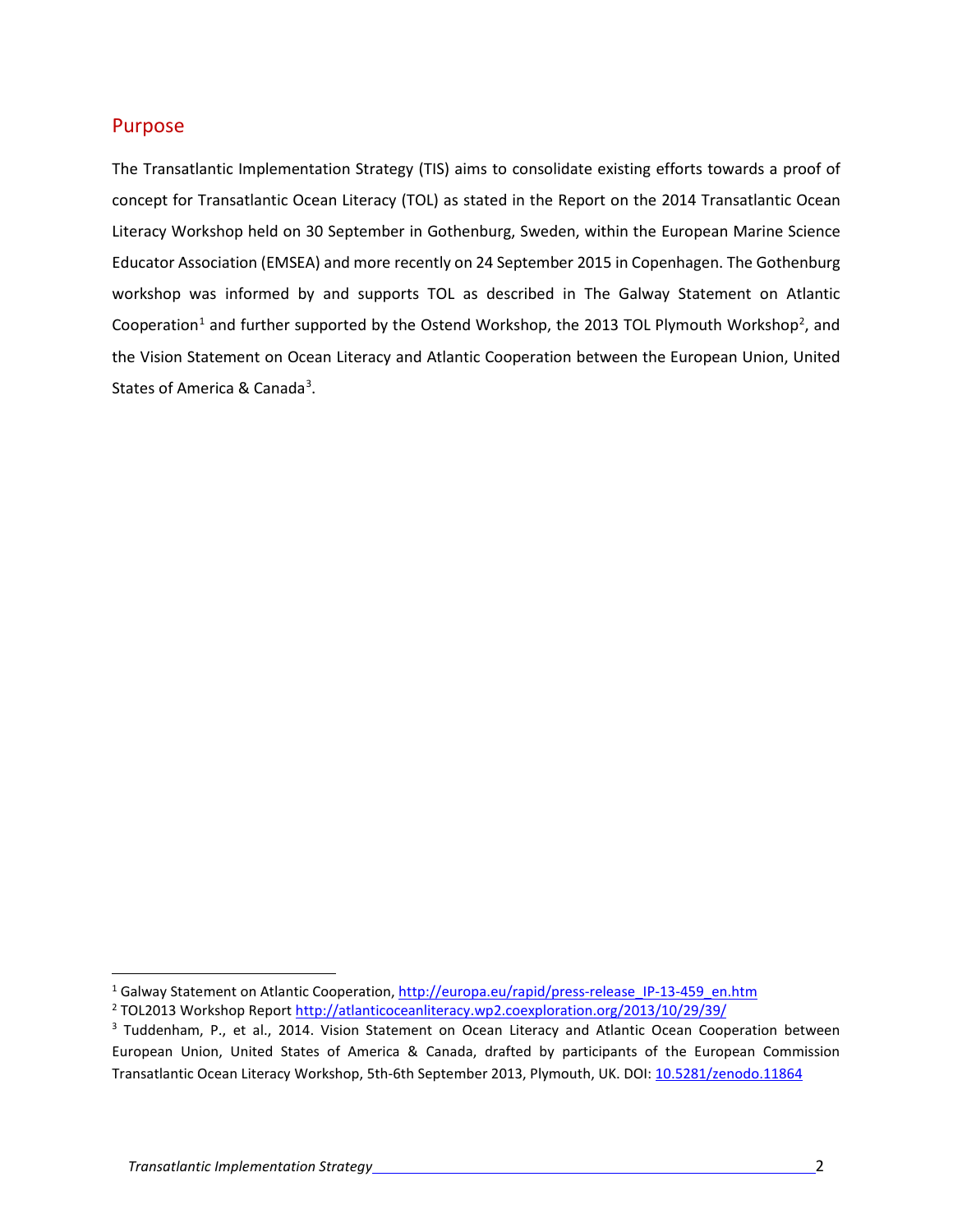#### Priority Actions

The TIS establishes a series of short, medium and long term priority actions. Actions were informed by a TOL Vision Statement and two Objectives.

#### TOL Vision Statement:

*A society in which citizens are ocean literate and adapt their everyday behavior to make informed and responsible decisions that promote ocean stewardship in a co-creation approach.*

#### TOL Objectives:

**Objective 1.** Foster cooperation and exchange of best practices among EMSEA, NMEA, science centers,museums and aquariums, formal and informal educators, and encourage the scientific community from both sides of the Atlantic to promote TOL.

**Objective 2.** Seek and apply innovative ways to enhance and sustain TOL such that it can serve as a model for all citizens to understand environmental challenges and policies, and make informed, responsible decisions regarding ocean stewardship.

Each priority action is outlined below with an associated output and outcome. Outputs specify what will be done or produced as a result of the action. The outcomes indicate the resulting impact of the action and output. Short term actions are anticipated to be completed within *one year*, medium term actions within *two years*, and long term actions in *three to five years*. The actions will be updated on a case by case basis as they progress and are completed and submitted for update to AORA.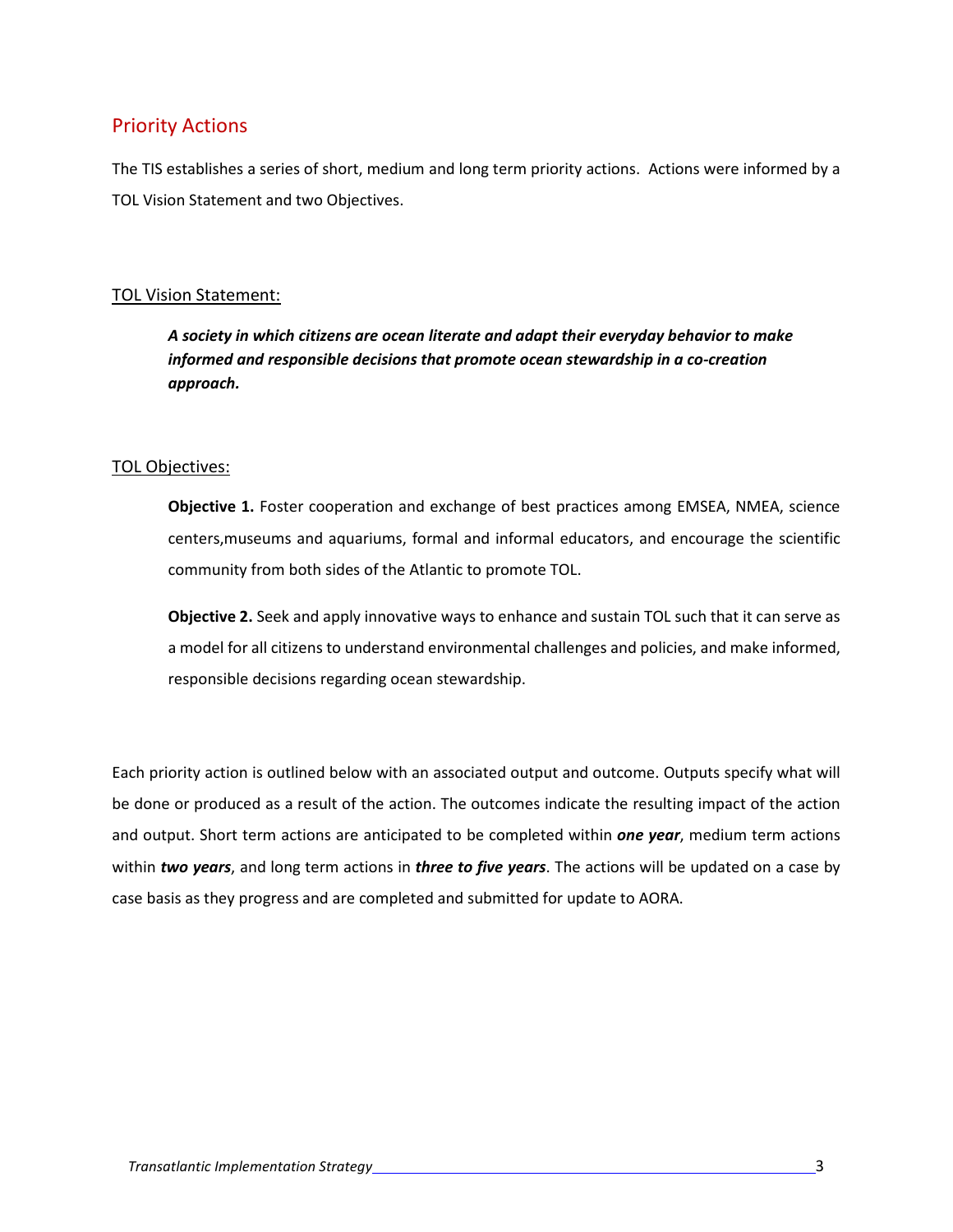#### **1. Short Term Actions (Timeline: within one year, ideally by September 2015)**

| <b>Action</b>                                                                                                                                                                                                                             | Output                                                                                                         | <b>Outcome</b>                                                                                            | <b>Status</b>                                                                                                                                                                                                                                                   |
|-------------------------------------------------------------------------------------------------------------------------------------------------------------------------------------------------------------------------------------------|----------------------------------------------------------------------------------------------------------------|-----------------------------------------------------------------------------------------------------------|-----------------------------------------------------------------------------------------------------------------------------------------------------------------------------------------------------------------------------------------------------------------|
| Identify the current key<br>stakeholders in TOL                                                                                                                                                                                           | A list of<br>stakeholders<br>committed to<br>fostering TOL                                                     | <b>Potential collaborators</b><br>in TOL actions, funding<br>and activities                               | Task not included in Sea<br>Change or ResponSEAble<br>projects. Can be part of an<br>AORA deliverable.                                                                                                                                                          |
| Identify representatives<br>from additional countries<br>around the Atlantic Ocean<br>basin to participate in TOL<br>activities                                                                                                           | <b>Expanded TOL</b><br>efforts to include<br>more countries<br>around the Atlantic<br>Ocean basin              | Participation in TOL<br>from increasing<br>number of countries<br>surrounding the<br>Atlantic Ocean basin | In progress by AORA and<br>Sea Change.<br>Contacts with Brazil,<br>Argentina and South<br>Africa. No deliverable<br>associated to this task in<br>any OL H2020 funded<br>project.                                                                               |
| Provide a forum for<br>communication among all<br>key players in TOL                                                                                                                                                                      | A TOL address book<br>and/or TOL listserv                                                                      | Improved<br>communication/collab<br>oration among TOL<br>stakeholders                                     | Currently achieved in the<br><b>EMSEA and NMEA</b><br>facebook pages and<br>through the website<br>www.oceanliteracy.net,<br>maintained by the College<br>of Exploration in<br>collaboration with the<br>Lawrence Hall of Science.                              |
| Engage TOL stakeholders<br>from<br>EU Horizon 2020 Blue<br>Growth Projects (e.g. BG-8<br>AtlantOS, BG-9 UTOFIA,<br>BG-11 Columbus, BG-13<br>ResponSEAble and BG-14<br>AORAC; SFS-9 DiscardLess<br>and NSF and NIEHS4<br>initiatives (USA) | A model for<br>involving TOL key<br>players from<br><b>Atlantic Ocean</b><br>basin countries<br>outside the EU | Collaboration<br>involving Atlantic<br>Ocean basin countries                                              | Emails sent to project<br>coordinators of projects<br>AtlantOS, ResponSEAble,<br>Sea Change, Sea for<br>Society and Green Bubbles,<br>presenting the main goals<br>of AORA and inviting them<br>for the Lisbon TOL<br>Workshop (June 2015).<br>Part of the AORA |
|                                                                                                                                                                                                                                           |                                                                                                                |                                                                                                           | deliverable 8.1.<br>UTOFIA, Columbus,<br>DiscardLess, NSF and<br>NIEHS not contacted.                                                                                                                                                                           |

Focus: Connect the key players in TOL and ensure our collective efforts have an impact on TOL

<span id="page-3-0"></span><sup>&</sup>lt;sup>4</sup> National Institute of Environmental Health Science,<http://www.niehs.nih.gov/> are now eligible participant in Horizon 2020 on equal funding terms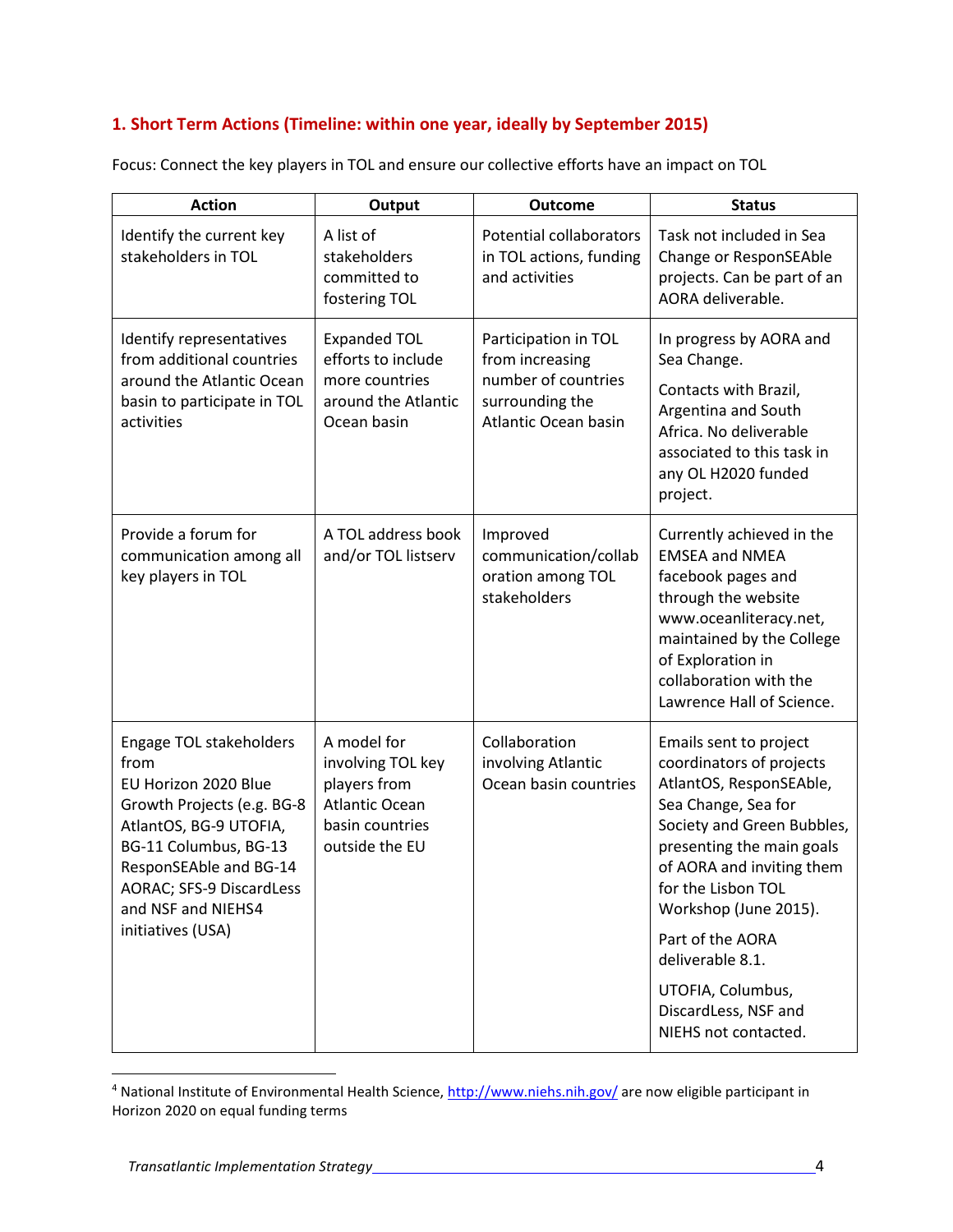| <b>Action</b>                                                                                                     | Output                                                                                                            | <b>Outcome</b>                                                                                | <b>Status</b>                                                                                                                                                                                                                                                                                                                                      |
|-------------------------------------------------------------------------------------------------------------------|-------------------------------------------------------------------------------------------------------------------|-----------------------------------------------------------------------------------------------|----------------------------------------------------------------------------------------------------------------------------------------------------------------------------------------------------------------------------------------------------------------------------------------------------------------------------------------------------|
| Coordinate TOL<br>Community input to<br>Horizon2020 Work<br>Program 2016-2020<br>priorities and Scoping<br>Papers | TOL integrated as a<br>tool in future Blue<br>Growth call, in<br>Work Program<br>2016-2017                        | A diversity of calls,<br>with TOL as an<br>essential Knowledge<br>Exchange platform           | OL was introduced as a<br>topic in the 2016-2017<br>scoping paper but not in<br>the Call texts.<br>"Communicate the project<br>activities to different<br>target audiences" included<br>in the evaluation<br>subcriteria.                                                                                                                          |
| Identify additional funding<br>possibilities for TOL<br>initiatives                                               | A list of potential<br>private funders and<br>philanthropic<br>organization<br>matched with<br>potential projects | Complimentary<br>funding to support<br>collective efforts and<br>TOL promotion to<br>industry | AORA to include a list of<br>potential funding entities<br>after consultation of the<br>TOL stakeholders.                                                                                                                                                                                                                                          |
| Support and consolidate<br>established events and/or<br>initiatives                                               | Participation in<br>large scale ocean<br>science and<br>education events to<br>promote TOL                        | Successful TOL efforts<br>on a transatlantic<br>level; evidence of<br>global application      | Increased participation of<br>TOL partners at annual<br>conferences of EMSEA and<br>NMEA and introduction of<br>the topic of OL in<br>conferences of science<br>centres and museums like<br>Ecsite, ASTC, RedPop and<br>in conferences like WOD,<br><b>WON and European</b><br>Reseracher's Night.<br>Is part of the Sea Change<br><b>Task 6.1</b> |
| Organize efforts to<br>promote EU adoption of<br>the 7 Essential Principles<br>of Ocean Literacy                  | Draft a strategic<br>rationale supporting<br>adoption of the 7<br><b>Essential Principles</b><br>of OL            | A set of agreed upon<br>principles to inform<br>TOL actions, funding<br>and activities        | Reminded in major events<br>of 2015. Need<br>implementation through<br>the projects Sea Change<br>and ResponSEAble.<br>Adoption not foreseen in<br>the short term.                                                                                                                                                                                 |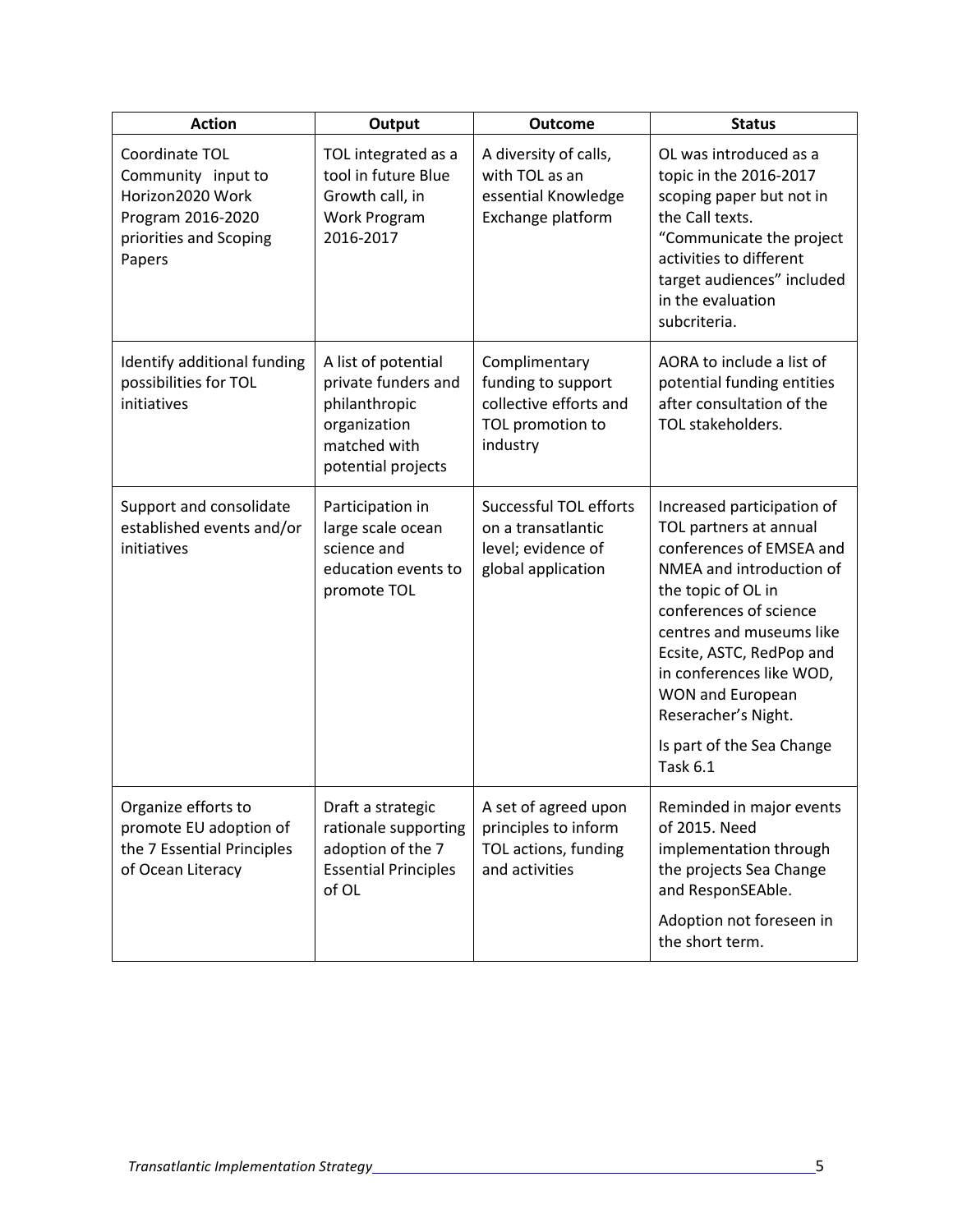#### **2. Medium Term Actions (Timeline: One to Two Years)**

| <b>Action</b>                                                                                                                                             | Output                                                                                                                                        | <b>Outcome</b>                                                                                                                          | <b>Status</b>                                                                                                                                                                          |
|-----------------------------------------------------------------------------------------------------------------------------------------------------------|-----------------------------------------------------------------------------------------------------------------------------------------------|-----------------------------------------------------------------------------------------------------------------------------------------|----------------------------------------------------------------------------------------------------------------------------------------------------------------------------------------|
| Synthesis of key<br>research, education,<br>and policy documents<br>from EU, US and<br>Canada on Ocean<br><b>Health and Human</b><br>Health interactions. | A set of common<br>themes relevant to<br>TOL key<br>stakeholders<br>(research,<br>education and<br>policy)                                    | A set of clear benefits<br>of TOL initiatives to a<br>range of stakeholders<br>underpinning TOL<br>funding options                      | Part of the Sea Change<br>deliverables 3.1 and 5.1 and<br>tasks 1.2, 1.4a, 1.4c.<br>Part of the ResponSEAble<br>deliverables 1.1.                                                      |
| Promote 'Open<br>Science' in Ocean<br>Research by educating<br>and encouraging<br>researchers to lower<br>all access barriers to<br>ocean research        | Open Science<br>literate marine<br>researchers,<br>capitalizing on<br>citizen science,<br>crowd science and<br>co-creation.                   | Stronger science<br>society interactions,<br>leading to concrete<br>Champions of<br>Change5 in Ocean<br>Health                          | Sea Change task 4.3                                                                                                                                                                    |
| Engage citizen<br>scientists and society                                                                                                                  | Template for<br>meaningful<br>contributions to<br>Ocean Health<br>research by citizens<br>(based on best<br>practices and<br>funding options) | Stronger science-<br>society interaction;<br>citizens empowered in<br>solution co-creation                                              | Sea Change; several tasks                                                                                                                                                              |
| Use and transfer of<br>mainstreamed best<br>practice in OL<br>activities or ripe OL<br>activities to larger<br>scale                                      | Practical<br>dissemination of<br>defined OL<br>activities at large<br>scale                                                                   | Economy of scale and<br>larger impact of OL<br>activities                                                                               | Part of the Sea Change<br>deliverable 3.4 and task 3.2.<br>Example - Pilot case done<br>(Lawrence Hall of Science -<br><b>BluePrint for Environmental</b><br>Literacy (September 2015) |
| Mainstreamed<br>method for Impact<br>assessment                                                                                                           | Impact assessment<br>to provide<br>comparable data<br>between countries<br>and region                                                         | Ability to monitor OL<br>development and<br>consequently feed<br>back to OL<br>stakeholders for<br>improving and<br>maintaining actions | This action is not part of any<br>deliverable of Sea Change or<br>ResponSEAble projects.                                                                                               |

Focus: Inform TOL Actions, Funding and activities and Expand Our Collective Reach

l

<span id="page-5-0"></span><sup>&</sup>lt;sup>5</sup> White House Champions of Chang[e http://www.whitehouse.gov/champions/open-science](http://www.whitehouse.gov/champions/open-science)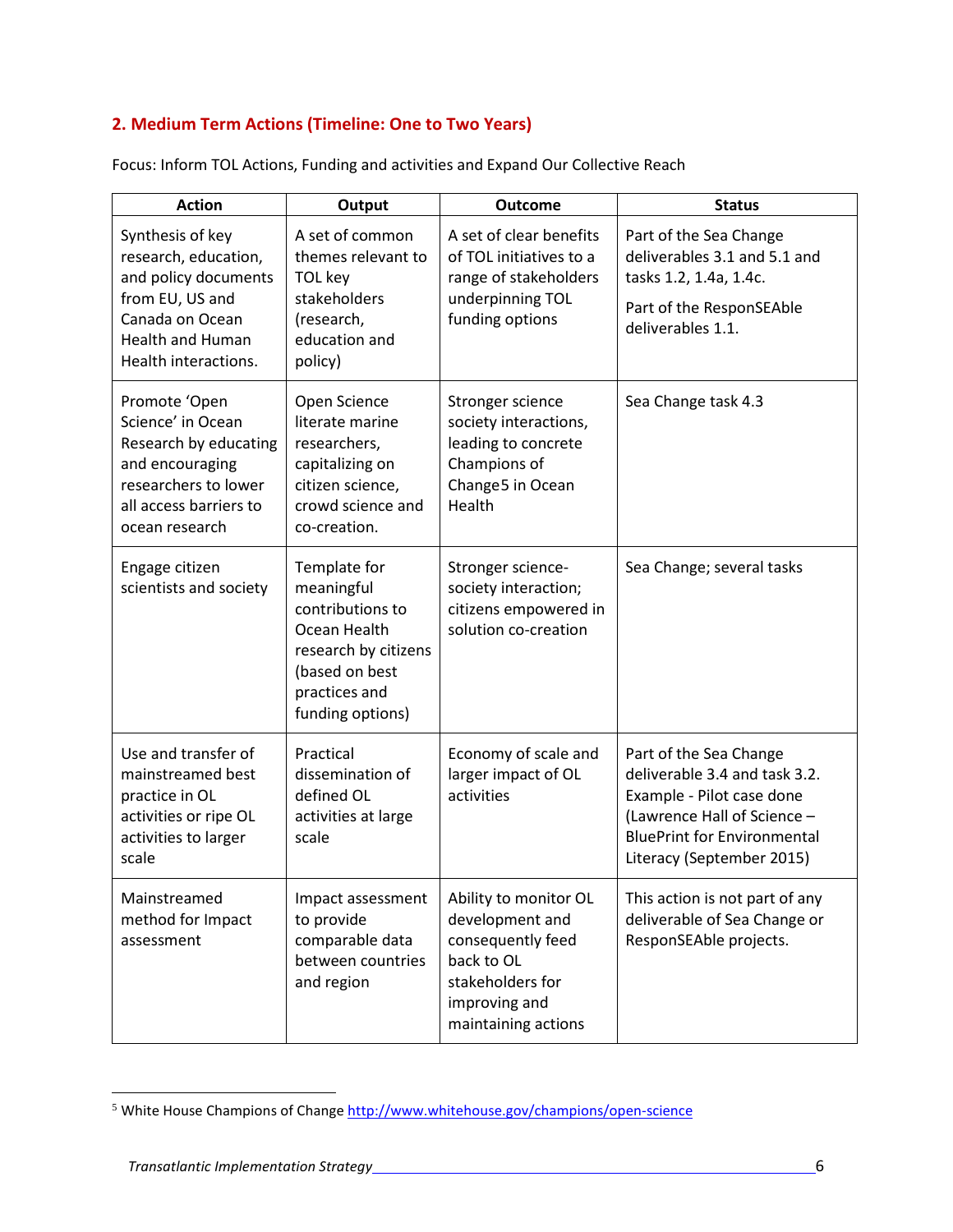| <b>Action</b>                                                                                                     | Output                                                                                     | <b>Outcome</b>                                                                                                                                | <b>Status</b>                                                                                                                                    |
|-------------------------------------------------------------------------------------------------------------------|--------------------------------------------------------------------------------------------|-----------------------------------------------------------------------------------------------------------------------------------------------|--------------------------------------------------------------------------------------------------------------------------------------------------|
| Coordinate TOL<br>Community input to<br>Horizon2020 Work<br>Program 2016-2020<br>priorities and Scoping<br>Papers | TOL integrated as a<br>tool in future Blue<br>Growth call, in<br>Work Program<br>2018-2019 | A diversity of calls,<br>with TOL as an<br>essential Knowledge<br>Exchange platform to<br>deepen efforts and<br>disseminate best<br>practices | OL should be included in the<br>scoping document 2018-2019<br>for H2020 BG Calls, presently<br>under discussion and in the<br>forthcoming calls. |

#### **3. Long Term Actions (Timeline: Three to Five years)**

Focus: Build upon the collective TOL actions to expand our collective reach to new audiences and nations

| <b>Action</b>                                                                                                                                      | Output                                                                                                  | <b>Outcome</b>                                                                                                     | <b>Status</b>                                                                                  |
|----------------------------------------------------------------------------------------------------------------------------------------------------|---------------------------------------------------------------------------------------------------------|--------------------------------------------------------------------------------------------------------------------|------------------------------------------------------------------------------------------------|
| Formulate best practices<br>pertinent to TOL<br>stakeholders                                                                                       | A comprehensive<br>inventory of TOL<br>best practices and<br>services to all<br>stakeholders            | A directory of best<br>practices to inform TOL<br>actions, possible funding<br>options and relevance               | This action is not part<br>of any deliverable of<br>Sea Change or<br>ResponSEAble projects.    |
| Synthesis of key<br>research, education, and<br>policy documents from<br>EU, US and Canada on<br>Ocean Health and<br>Human Health<br>interactions. | A set of common<br>themes relevant to<br>TOL key<br>stakeholders<br>(research, education<br>and policy) | A set of clear benefits of<br>TOL initiatives to a range<br>of stakeholders<br>underpinning TOL<br>funding options | Part of the Sea Change<br>deliverables 5.3 and<br>5.4.<br>Part of the<br>ResponSEAble task 1.3 |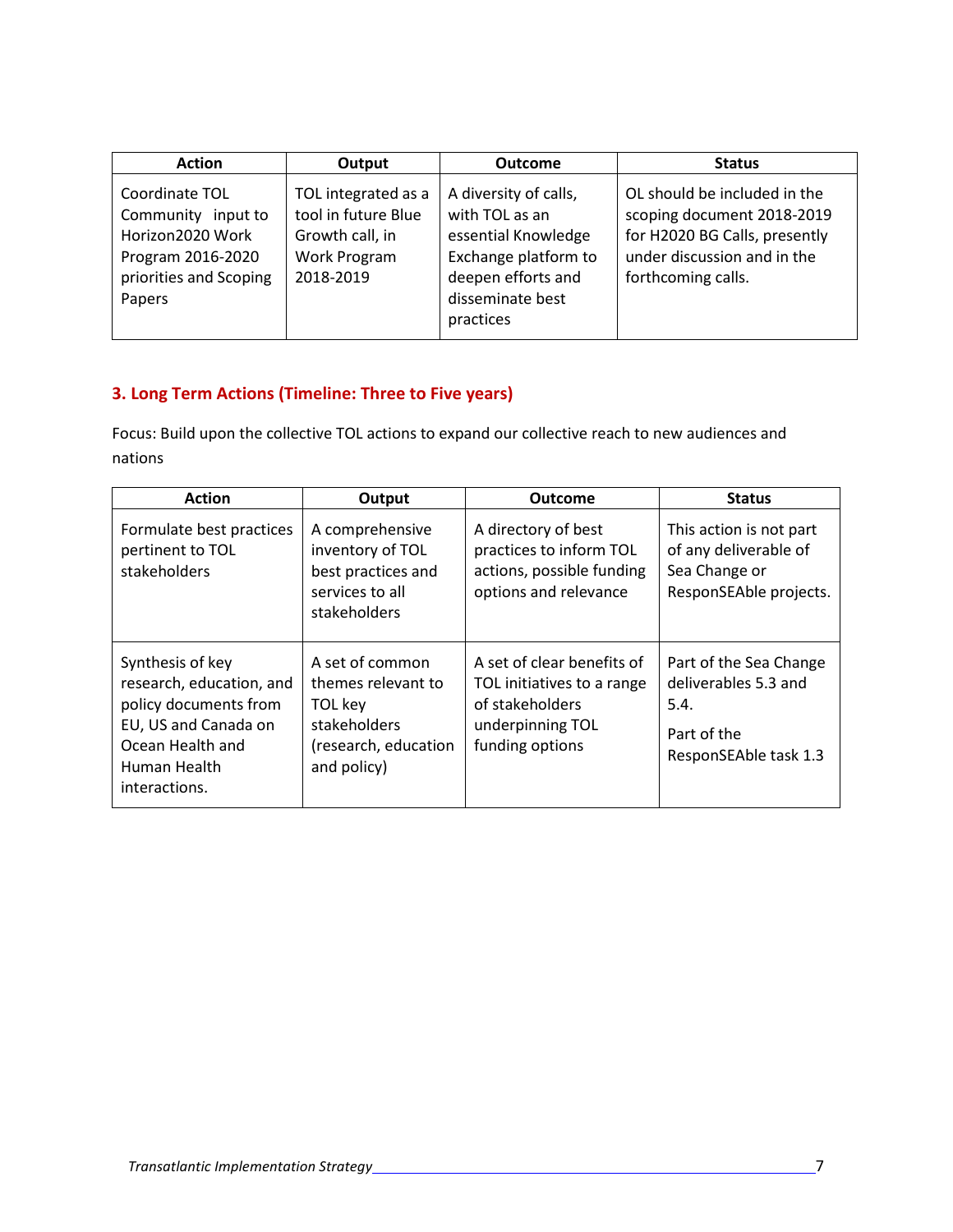# Updating Procedures

The TIS is reviewed once a year and recommendations for updates may be made at TOL Workshop Meetings held as part of European Marine Science Educator Association Conference (EMSEA), National Marine Educator Association Conference (NMEA) and/or as part of partnerships in Horizon2020 funded initiatives, such as SeaChange and ResponSEAble. To ensure coordination and centralization of contributions, the Atlantic Ocean Research Alliance (AORA) Coordination and Support Action is in charge of drafting the updated TIS with reviews and recommendations. The draft will be presented for review and approval by the Marine Working Group Ocean Literacy Co-Leads for the European Union, United States and Canada.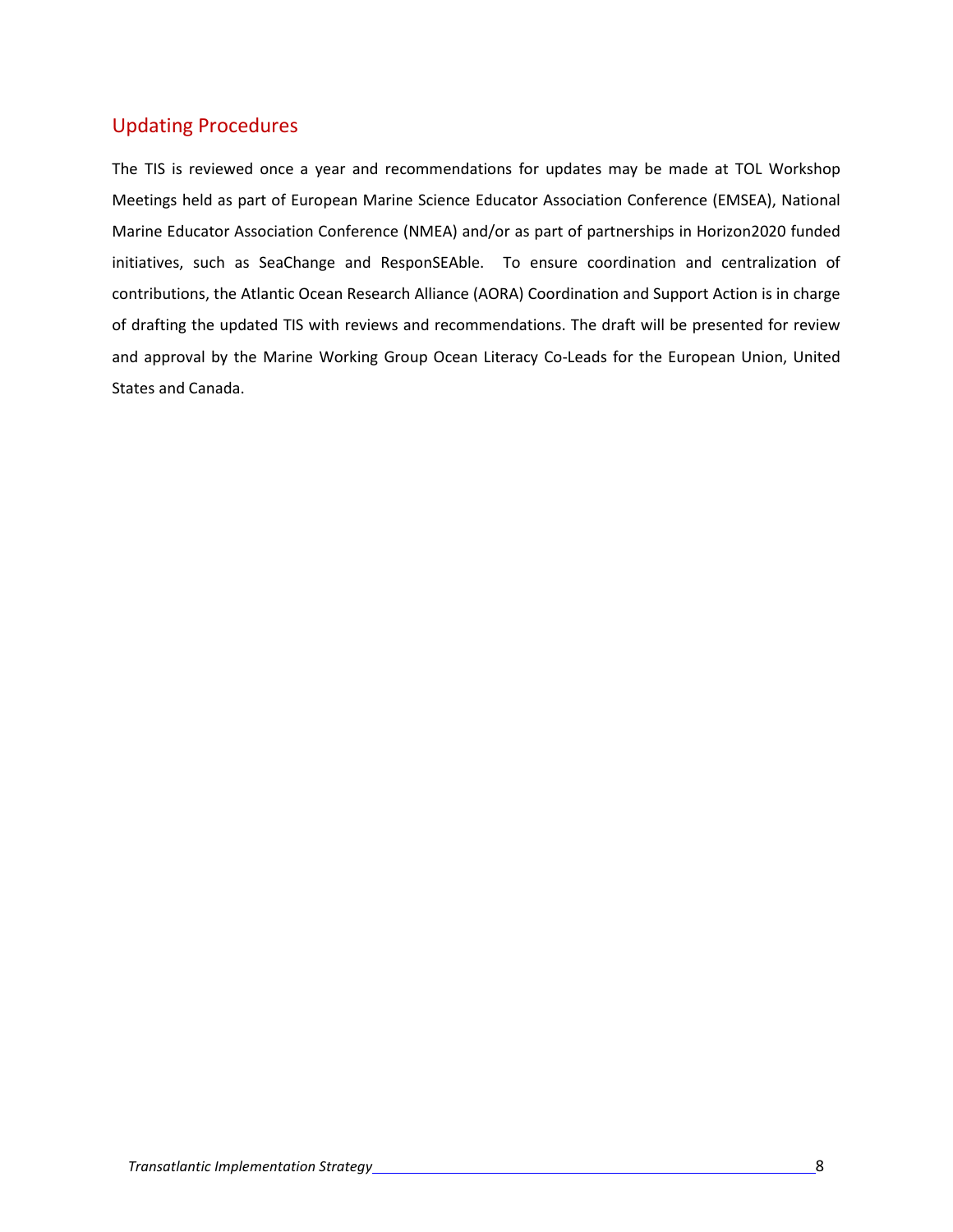#### Annex

## **Conferences and Events on OL (2016)**

| 11 May          | Sea Change and ResponSEAble General Assembly                                   |
|-----------------|--------------------------------------------------------------------------------|
| June 25-July 01 | NMEA annual conference "Making Waves: Current Connections in Marine<br>Science |
| 07 - 09 June    | TOL Side event at H2O Home to Overseas conference (Nova Scotia)                |
| 04 - 07 October | <b>EMSEA Annual conference (Belfast)</b>                                       |

## **Opportunities for OL Dissemination (2016)**

| 21 February     | <b>Ocean Sciences Meeting</b>                                                           |
|-----------------|-----------------------------------------------------------------------------------------|
| 22-26 February  | Aquaculture 2016 Meeting                                                                |
| 15-17 March     | Oceanology International                                                                |
| 17 April        | <b>European Geosciences Union General Assembly</b>                                      |
| 9 May           | Living Planet Symposium                                                                 |
| 20 May          | <b>European Maritime Day</b>                                                            |
| 19 May          | 1st ECSA Conference "Citizen Science. Innovation in Open Science, Society and<br>Policy |
| 26 May          | <b>ECsafeSEAFOOD Seminar</b>                                                            |
| 9-11 June       | <b>Ecsite Conference</b>                                                                |
| 08 June         | World Ocean Day                                                                         |
| 09-11 June      | <b>ECSITE Annual Conference</b>                                                         |
| 21 June         | <b>Ocean Sampling Day</b>                                                               |
| 27 June         | <b>International Marine Microbiome Conference</b>                                       |
| 25 July         | Africa Day of Seas and Oceans                                                           |
| 19-23 September | <b>ICES Annual Science Conference</b>                                                   |
| 20 September    | Aquaculture Europe 2016                                                                 |